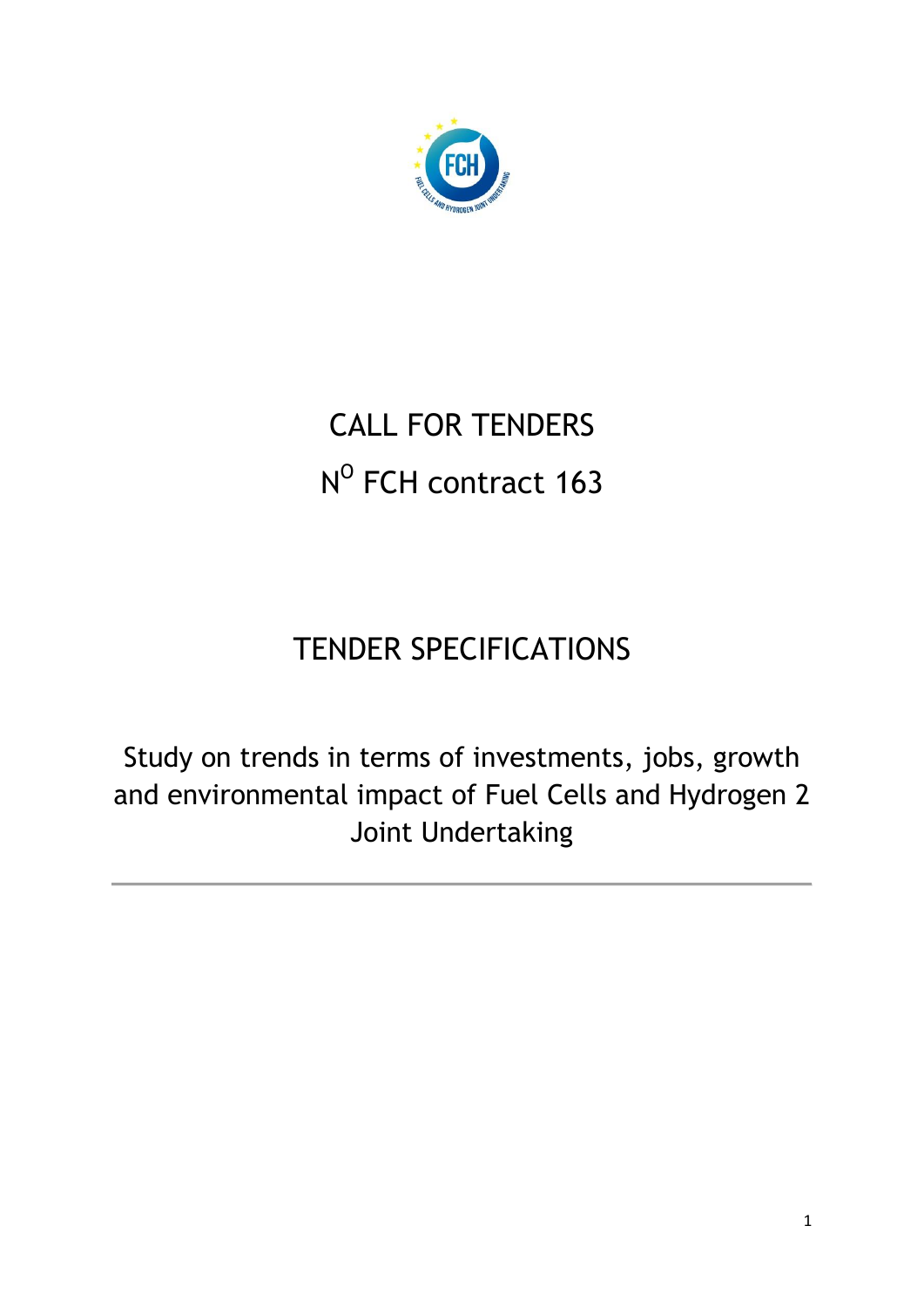#### **Contents**

| 1. |  |
|----|--|
| 2. |  |
|    |  |
|    |  |
|    |  |
|    |  |
|    |  |
|    |  |
|    |  |
|    |  |
| 3. |  |
| 4. |  |
| 5. |  |
| 6. |  |
|    |  |
| 7. |  |
|    |  |
|    |  |
|    |  |
|    |  |
|    |  |
|    |  |
|    |  |
|    |  |
| 8. |  |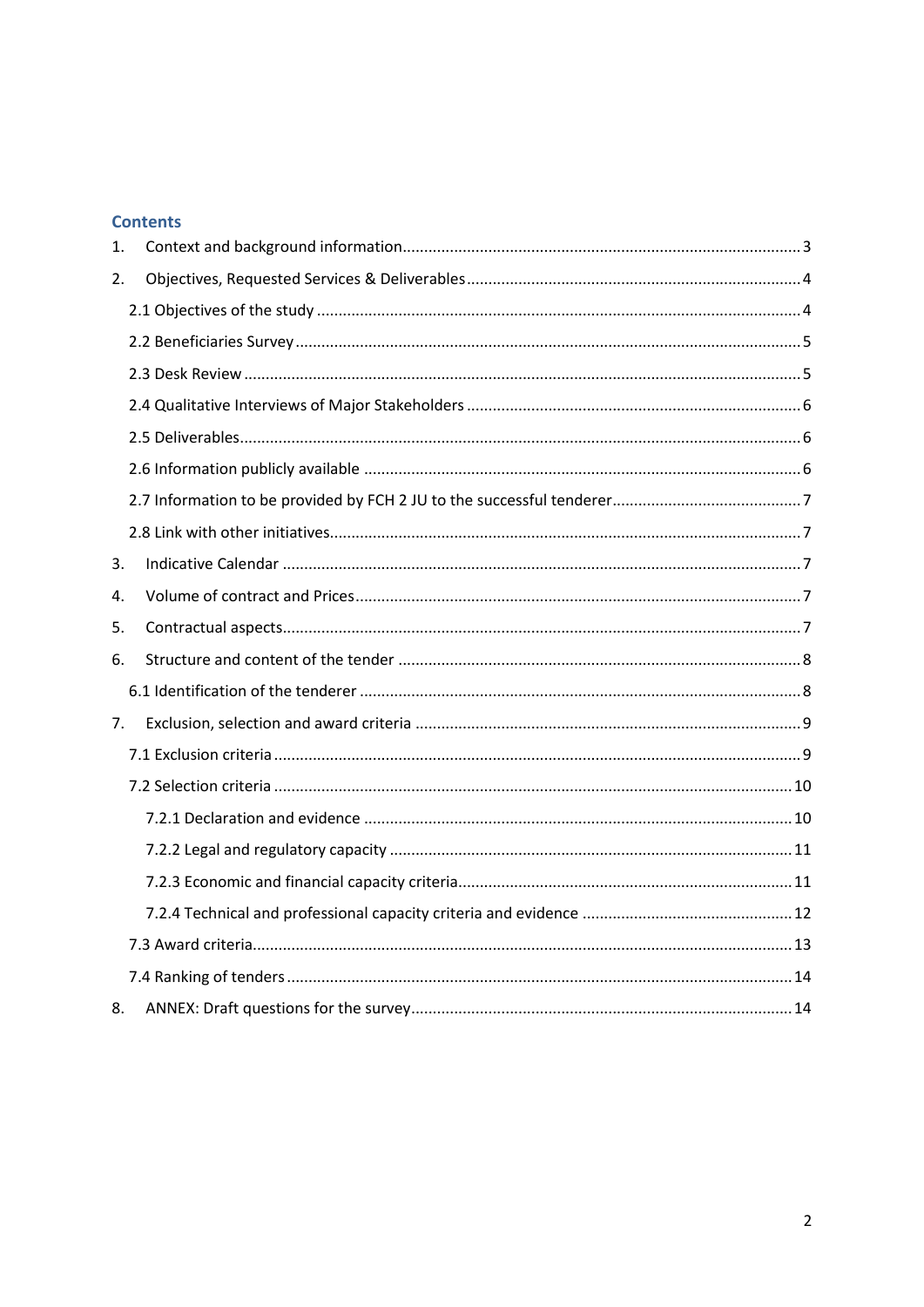## <span id="page-2-0"></span>**1. Context and background information**

The [Fuel Cells and Hydrogen 2 Joint Undertaking \(FCH](http://www.fch.europa.eu/) 2 JU) is a unique public private partnership supporting research, technological development and demonstration (RTD) activities in fuel cell and hydrogen energy technologies in Europe. Its aim is to accelerate the market introduction of these technologies, realising their potential as an instrument in achieving a carbon-lean energy system.

Fuel cells, as an efficient conversion technology, and hydrogen, as a clean energy carrier, have a great potential to help fight carbon dioxide emissions, to reduce dependence on hydrocarbons and to contribute to economic growth. The objective of the FCH 2 JU is to bring these benefits to Europeans through a concentrated effort from all sectors.

The three [members](http://www.fch.europa.eu/page/members) of the FCH 2 JU are the European Commission, fuel cell and hydrogen industries represented by Hydrogen Europe and the research community represented by Research Grouping N.ERGHY.

The FCH JU was established by a Council Regulation on 30 May 2008 as a public-private partnership between the European Commission, European industry and research organisations to accelerate the development and deployment of fuel cell and hydrogen technologies.

On 6th May 2014, the Council of the European Union formally agreed to continue the Fuel Cells and Hydrogen Joint Technology Initiative under the EU Horizon 2020 Framework Program. This phase (2014-20), will have a total budget of 1.33 billion euros, provided on a matched basis between the EU represented by the European Commission, industry, and research.

The second phase of the FCH JU (the FCH 2 JU) will reinforce this commitment to achieve a real, strong, reliable and committed European platform on fuel cells and hydrogen where industry, research, and local, national and European officials act to address, through the technology, major socio-economic and environmental challenges.

The projects under FCH 2 JU will improve performance and reduce the cost of products as well as demonstrate on a large scale the readiness of the technology to enter the market in the fields of transport (cars, buses and refuelling infrastructure) and energy (hydrogen production and distribution, energy storage and stationary power generation).

An interim evaluation of the FCH 2 JU will be carried out by 30 June 2017 and its results will be taken into account in the in-depth assessment and interim evaluation of the H2020 Programme.

In this context and more broadly as part of its mission as interface between public authorities and private actors in the Fuel Cell and Hydrogen sector, the FCH 2 JU would like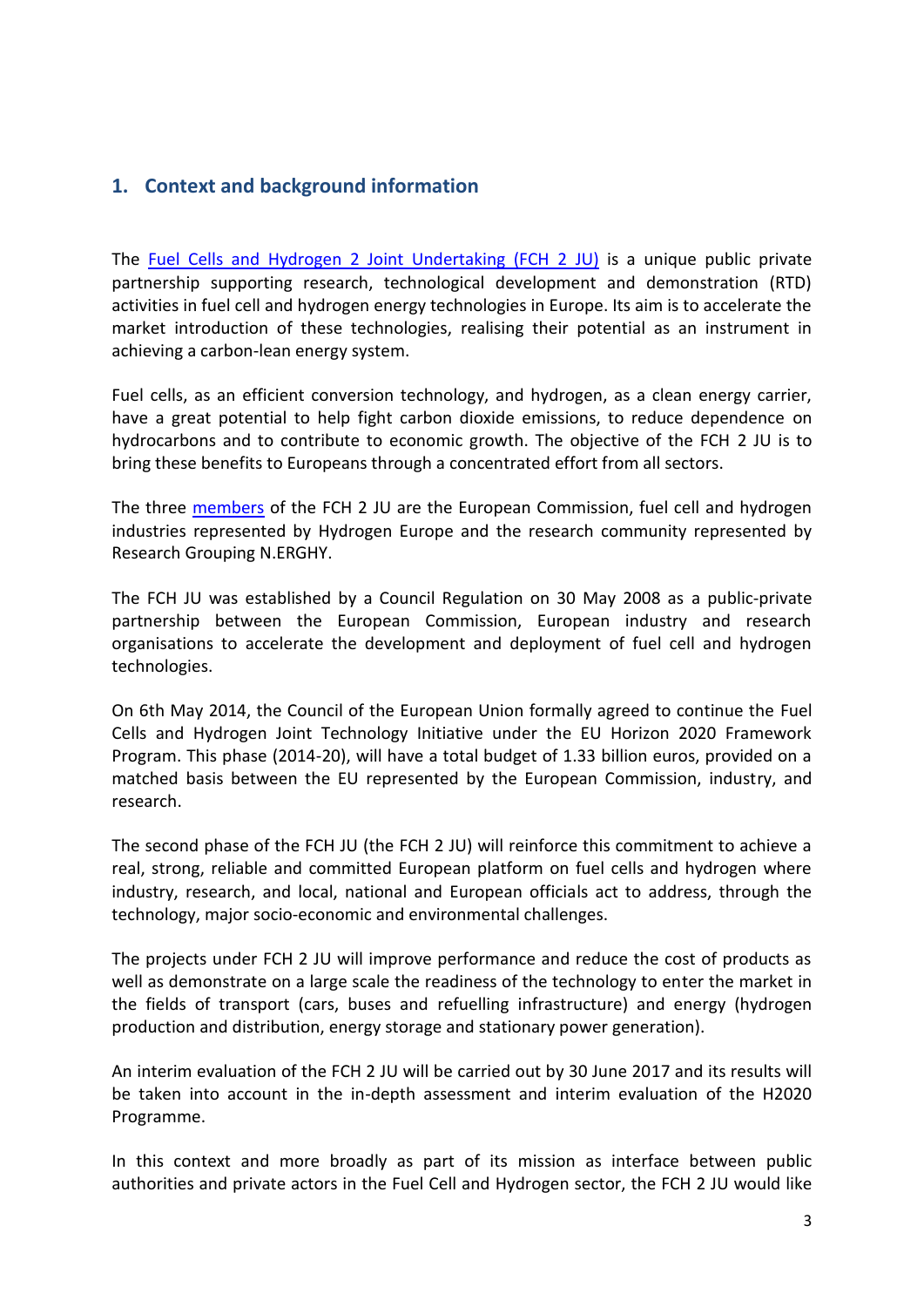to have the best possible estimation about the recent evolution of the degree of investments, the level of employment and turnover, the environmental impact as well as a industry's forecast for the coming years.

It is noted that a similar study was conducted in 2012 (for more information see [here\)](http://www.fch.europa.eu/node/791). The maturity of the first phase of the FCH JU will now allow better illustrating the impact achieved.

## <span id="page-3-0"></span>**2. Objectives, Requested Services & Deliverables**

## <span id="page-3-1"></span>**2.1 Objectives of the study**

The objective of the proposed study is to find and report on the socio-economic impact of FCH 2 JU's activities. The study will provide both an objective and a subjective evaluation of the social, economic and environmental impact created by the project outputs, will capture the state-of-play in the sector and will quantify the positive impact of the Joint Undertaking notably in terms of competitiveness, growth and jobs. This study could be also considered as an independent contribution to the interim evaluation of FCH 2 JU by the European Commission. To this effect, this study needs to be available for publishing by **December 15th 2016.**

The study should focus on the perceived benefits of the 184 projects funded by the FCH 2 JU under FP7 and H2020. It should be noted that, while FCH 2 JU is an industry-led programme, impacts are known to have been achieved in related domains such as education, regional policies on innovation, etc. It is important that such secondary impacts are also measured and disseminated.

FCH 2 JU envisages the report to cover the following major periods:

- (1) from 2008 (baseline date of FCH JU establishment) to 2016 (present) and
- (2) the prospects from 2016 to 2020 (end of H2020 Programme), 2024 (end of FCH 2 JU mandate) and 2030 (future-looking in line with EU new energy policy framework).

The study should focus on what has been achieved, including but not limited to:

- General impact of the project(s) on the beneficiary's activity (in terms of activities, networking, participation in other projects, etc.)
- $-$  Impact on investment
- Impact of FCH technology in jobs and curricula (creation, evolution of the number of academic courses and number of students, trainees…)
- Patent applications
- Environmental impact (critical materials, CO2, NOx)
- Impact on policy-making at local, national and EU level, for example in investment in innovation, SME development, etc.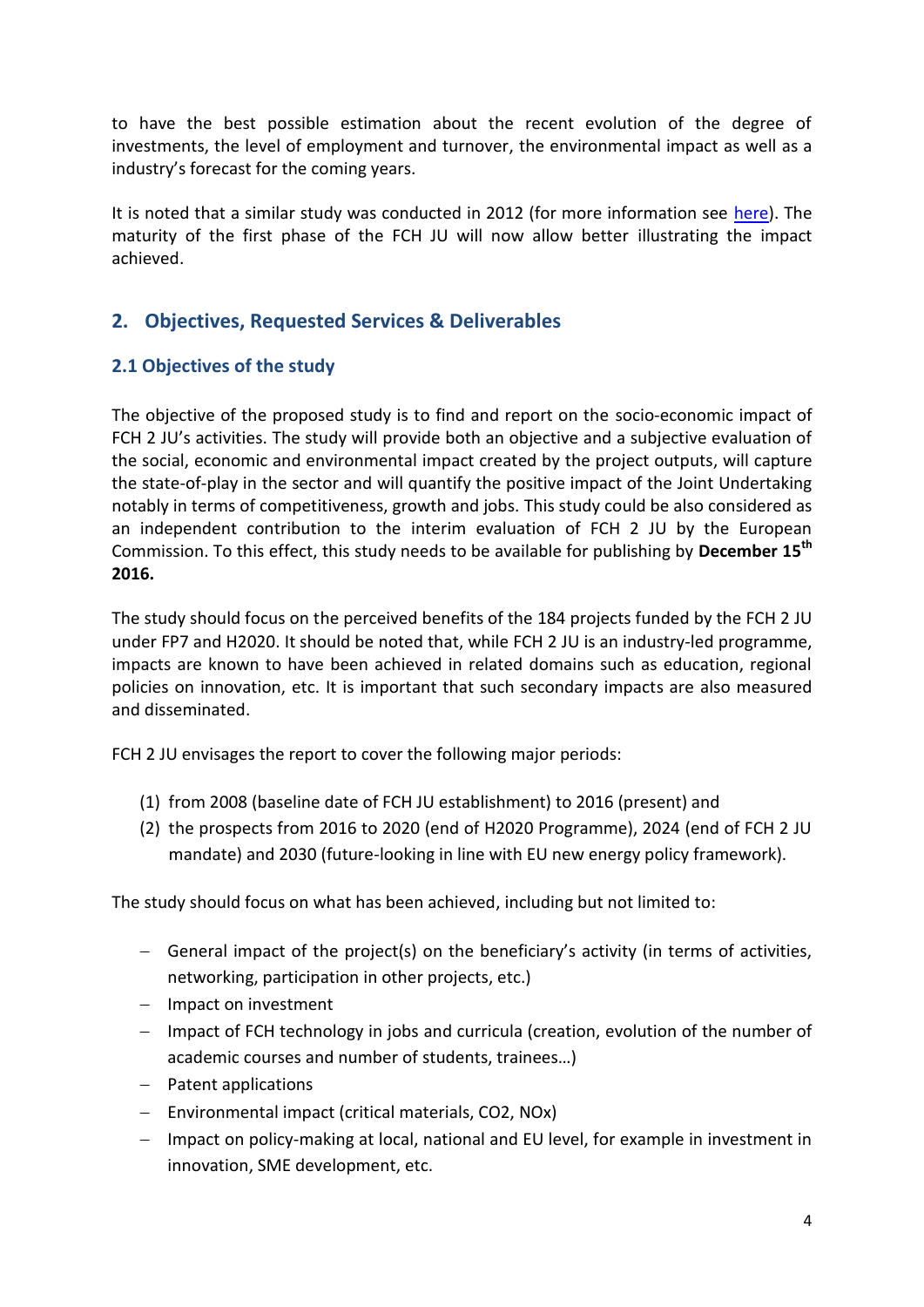Impact must be considered both on what is related to activities "inside" projects, but also what occurs "outside" of projects as additional activities and leverage.

The study should also provide objective analysis based on "Facts & Figures" relevant for the markets covered by FCH 2 JU, both within Europe and in the world-wide context, sourced from project participants (where available) as well as from generic reports, surveys, etc.

The study should also collate subjective feedback based on direct feedback from project participants, in the form of success stories, testimonies, etc.

#### <span id="page-4-0"></span>**2.2 Beneficiaries Survey**

The FCH 2 JU has funded around 571 beneficiaries and wishes to observe the trends of the FC&H sector in terms of investments, jobs, curricula and turnover between 2008 and today and from today to 2020, 2024 and 2030, by means of a survey of its beneficiaries. Therefore, the main task required from the consultant consists of organising a survey based on the draft questionnaire in annex, as well as of direct interviews with beneficiaries in FCH 2 JU funded projects.

Based on its experience, the tenderer is free to suggest improvement to the methodology and/or to the questionnaire.

In its tender, the tenderer is requested to explain how it would conduct that survey and what it plans to do to obtain a high level of answer within the deadline available. Particular attention should be given to confidentiality. Beneficiaries must be assured that their answer will be treated in a perfectly confidential way and that only aggregated data will be communicated. The tenderer must propose in its offer a methodology/organisation to ensure the confidentiality necessary to obtain the trust of the beneficiaries while enabling to identify beneficiaries that have answered.

#### <span id="page-4-1"></span>**2.3 Desk Review**

In order to complement the results of the survey and to have a more global view, the consultant is requested to collect available data and figures (today + trends over the last decade + if available projection for the period 2016 up to 2020-2024-2030) on

- Turnover and investments in FC&H sector in EU and other geographical area (US, Japan, Korea, China, others)
- Public support for FC&H sector in EU (EU + member states) and other geographical area (US, Japan, Korea, China, others)
- Employment in FC&H sector in EU and other geographical area (US, Japan, Korea, China, others)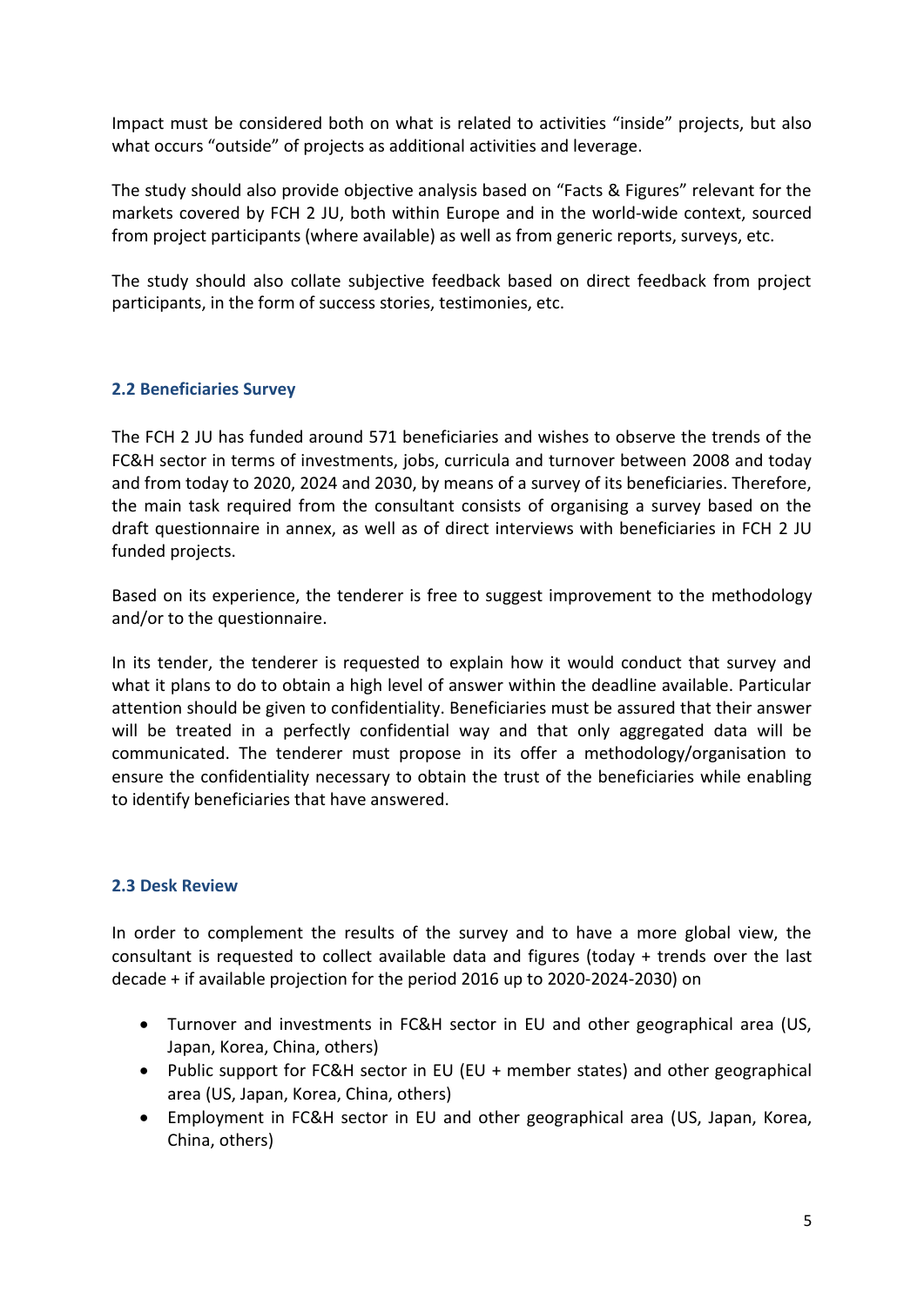- Shipments of fuel cell systems and possible environmental impact of FC&H activities in EU and other geographical area (US, Japan, Korea, China, others)
- Impact of FC&H activities in academia (evolution in number of curricula, students) in EU and other geographical area (US, Japan, Korea, China, others)
- Patenting activity in FC&H sector in EU and other geographical area (US, Japan, Korea, China, others)
- Others

The tenderer must make a proposal explaining which of these data it is able to obtain, where from, and how it intends to proceed to collect them. The tenderer is free to propose collecting additional data on the current and future level of activity in the FC&H sector. The tenderer must also ensure that the data used is suitable for publication by FCH 2 JU (with appropriate references to the source).

#### <span id="page-5-0"></span>**2.4 Qualitative Interviews of Major Stakeholders**

While it is important to collect the views of all the FCH 2 JU beneficiaries, it is essential to have the opinion of the limited number of actors that will have a major role in deciding the degree of investment in the FC&H sector for the period 2016-2024. These actors specifically include major industrial players (Original Equipment Manufacturers, Energy Service Companies, etc.), selected SMEs, research and academia as well as high level officials and politicians in the most advanced member states and/or at EU level.

The tenderer must make a proposal explaining who it would interview, what would be the content of the interviews and how it proposes to exploit them.

#### <span id="page-5-1"></span>**2.5 Deliverables**

The consultant must submit an interim report (not publishable, to allow discussion and eventual recalibration of the exercise) and a final, publishable report that gathers the results of the tasks mentioned above, preferably before 15th December 2016. The report must be delivered in a neutral document (e.g. MS-Word document plus MS-EXCEL workbook with anonymised data-point values for charts etc). If requested, the source of the report (i.e. the selected contractor) will be duly credited in the final publication.

#### <span id="page-5-2"></span>**2.6 Information publicly available**

- [Report](http://www.fch.europa.eu/sites/default/files/FCH%20JU%20report%20on%20socio-economic%20impact.pdf) to the EP on socio-economic impact (January 2016)
- Programme review days reports (all reports can be found [here\)](http://www.fch.europa.eu/publications)
- Previous study on jobs and investments (study can be found [here\)](http://www.fch.europa.eu/node/791)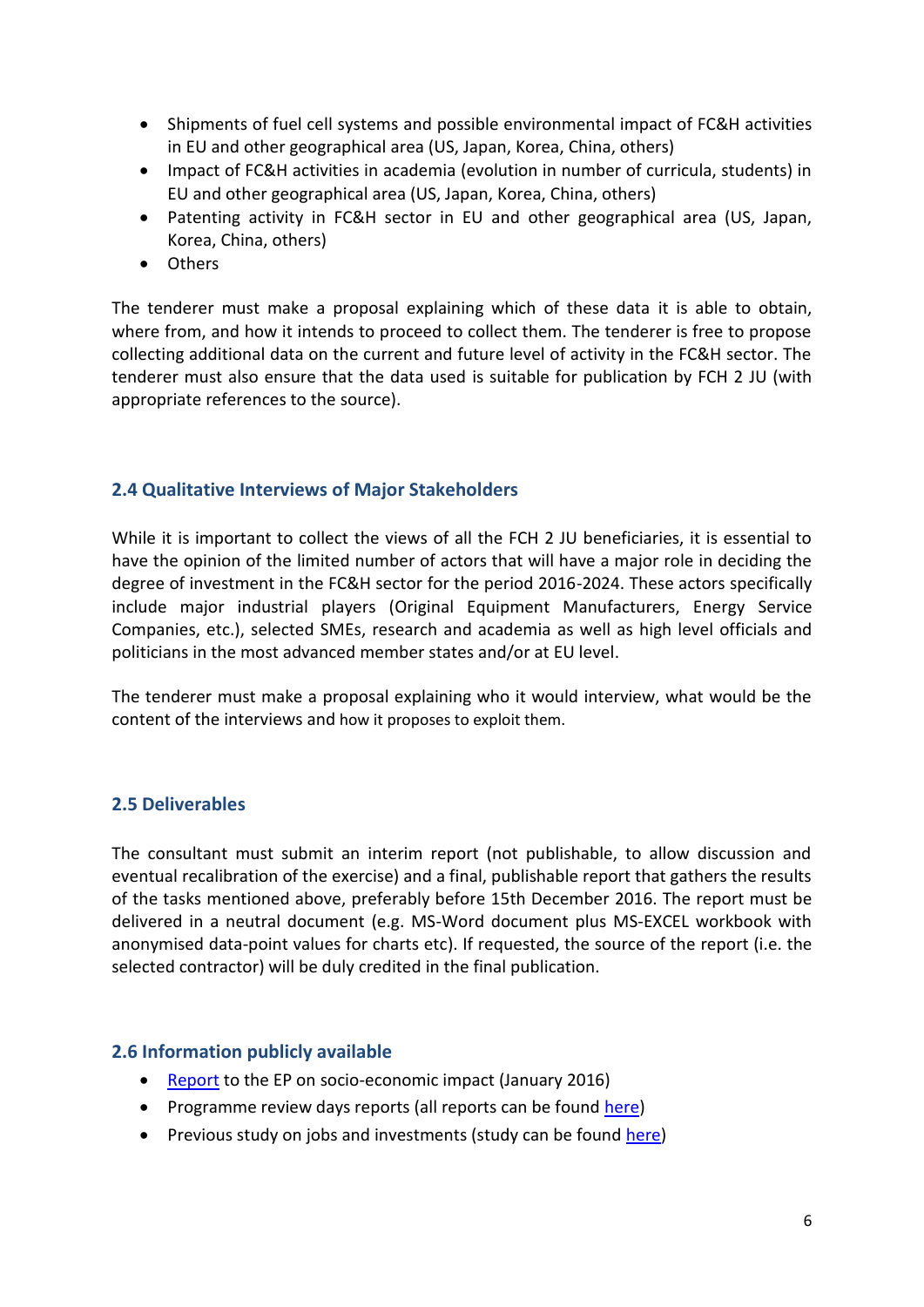Public summary of In-Kind Additional Activities Plan 2014-2015 (plan can be found [here\)](http://www.fch.europa.eu/page/kind-additional-activities)

#### <span id="page-6-0"></span>**2.7 Information to be provided by FCH 2 JU to the successful tenderer**

- List of participants in projects (contacts), identifying key actors
- List of contacts at other relevant organisations

#### <span id="page-6-1"></span>**2.8 Link with other initiatives**

Simultaneously, the European Commission and/or other EU Institutions may launch activities or initiatives in FC&H sector, on research & innovation in this field in Europe, etc.

The objective of this study is to complement these initiatives by targeting a different audience (for the survey) and focussing on different questions (investments/leverage, employment, turnover, environmental impact). There might however be some overlap.

#### <span id="page-6-2"></span>**3. Indicative Calendar**

| Publication in FCH 2 JU website            | 23 June 2016                    |  |
|--------------------------------------------|---------------------------------|--|
| Invitation to submit an offer              | 7 July 2016                     |  |
| Deadline for submitting an offer           | 21 August 2016                  |  |
| <b>Evaluation and selection</b>            | By 29 August 2016               |  |
| Signature of contract                      | Before 15 September 2016        |  |
| Study                                      | 15 September - 15 November 2016 |  |
| Intermediate report / analysis             | By 30 November 2016             |  |
| End of the study in a publishable document | 15 December 2016                |  |

#### <span id="page-6-3"></span>**4. Volume of contract and Prices**

The maximum amount available for this study is  $\epsilon$  80,000.

Tenderers shall indicate the total price they propose for carrying out this study.

In addition, the tenderers shall give an indicative repartition of this price between different categories of costs (staff, travel including accommodation and per diem costs, publication costs, etc.) and the tasks/roles of the various staff members involved in the project.

#### <span id="page-6-4"></span>**5. Contractual aspects**

The relation between the FCH 2 JU and the selected contractor shall be ruled by the signed service contract.

Tenderers are recalled that they keep the possibility to propose a subcontractor with a sector specific expertise when submitting a tender for this specific contract.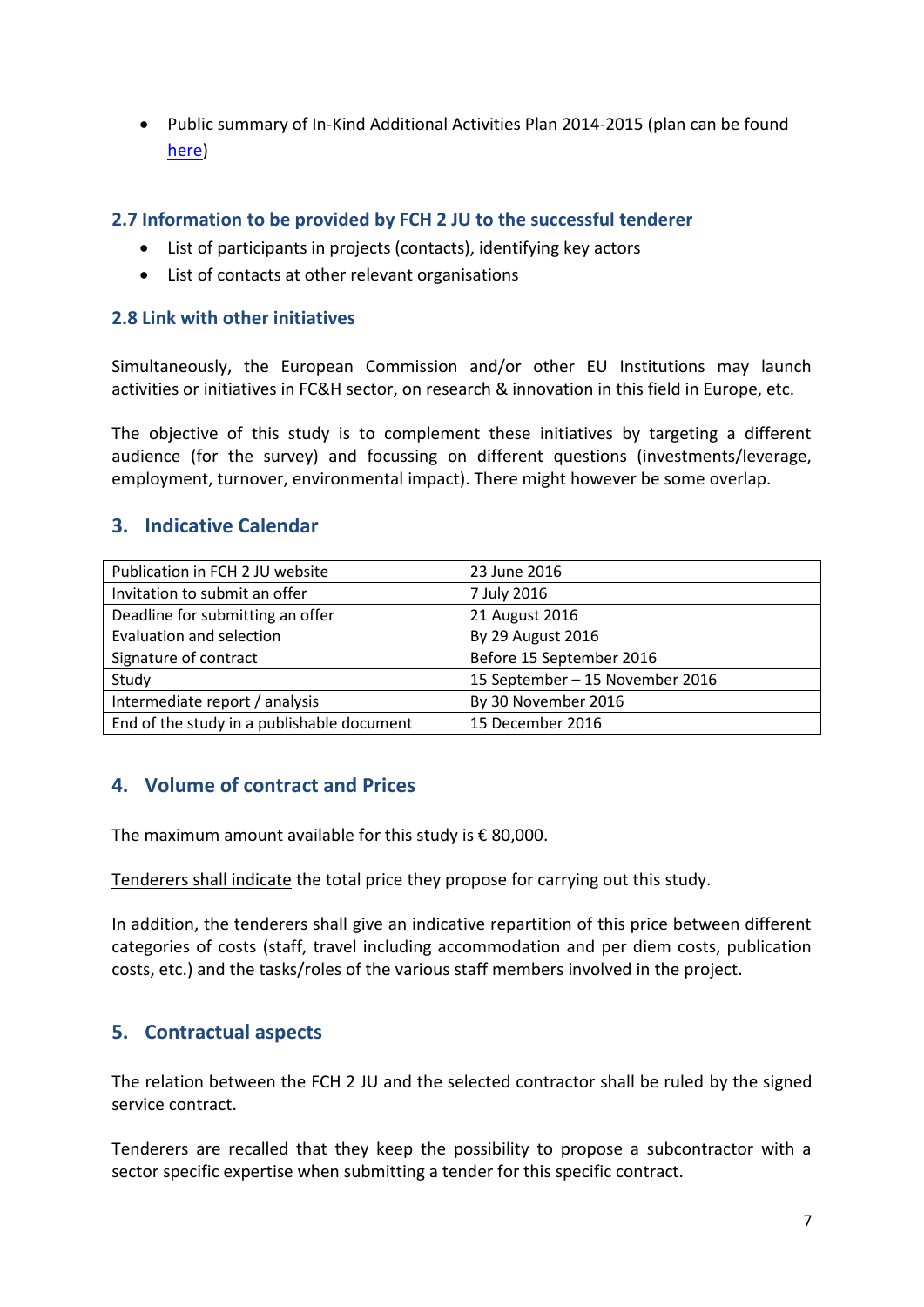## <span id="page-7-0"></span>**6. Structure and content of the tender**

The tenders must be presented as follows:

Part A: Identification of the tenderer (see section 6.1)

Part B: Non-exclusion (see section 7.1)

Part C: Selection (see section 7.2)

Part D: Technical offer

The technical offer must cover all aspects and tasks required in the technical specifications and provide all the information needed to apply the award criteria. Offers deviating from the requirements or not covering all requirements may be rejected on the basis of non-compliance with the tender specifications and will not be evaluated.

Part E: Financial offer

The price for the tender must be quoted in euro. Tenderers from countries outside the euro zone have to quote their prices in euro. The price quoted may not be revised in line with exchange rate movements. It is for the tenderer to bear the risks or the benefits deriving from any variation.

Prices must be quoted free of all duties, taxes and other charges, including VAT, as the FCH 2 JU is exempt from such charges under Articles 3 and 4 of the Protocol on the privileges and immunities of the European Union. The amount of VAT may be shown separately.

#### <span id="page-7-1"></span>**6.1 Identification of the tenderer**

The tender must include a cover letter signed by an authorised representative presenting the name of the tenderer (including all entities in case of joint tender) and identified subcontractors if applicable, and the name of the single contact point (leader) in relation to this procedure.

In case of joint tender, the cover letter must be signed either by an authorised representative for each member, or by the leader authorised by the other members with powers of attorney. The signed powers of attorney (see Annex 2) must be included in the tender as well. Subcontractors that are identified in the tender must provide a letter of intent signed by an authorised representative stating their willingness to provide the services presented in the tender and in line with the present tender specifications.

All tenderers (including all members of the group in case of joint tender) must provide a signed Legal Entity Form with its supporting evidence. The form is available on: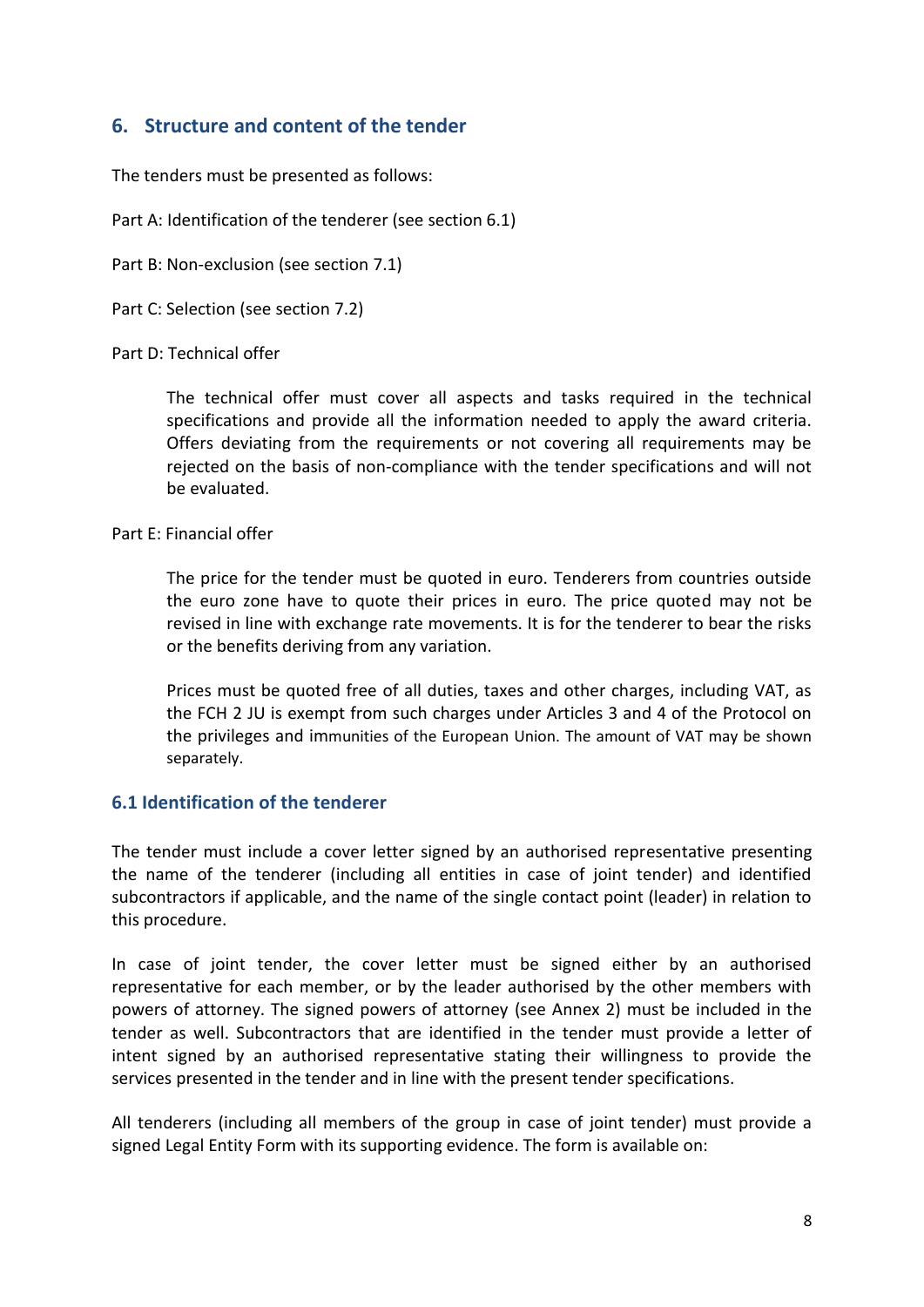[http://ec.europa.eu/budget/contracts\\_grants/info\\_contracts/legal\\_entities/legal\\_entities\\_e](http://ec.europa.eu/budget/contracts_grants/info_contracts/legal_entities/legal_entities_en.cfm) [n.cfm](http://ec.europa.eu/budget/contracts_grants/info_contracts/legal_entities/legal_entities_en.cfm)

Tenderers that are already registered in the Contracting Authority's accounting system (i.e. they have already been direct contractors) must provide the form but are not obliged to provide the supporting evidence.

The tenderer (or the leader in case of joint tender) must provide a Financial Identification Form with its supporting documents. Only one form per tender should be submitted. No form is needed for subcontractors and other members of the group in case of joint tender. The form is available on: [http://ec.europa.eu/budget/contracts\\_grants/info\\_contracts/index\\_en.cfm](http://ec.europa.eu/budget/contracts_grants/info_contracts/index_en.cfm)

## <span id="page-8-0"></span>**7. Exclusion, selection and award criteria**

The evaluation is based solely on the information provided in the submitted tender. It involves the following:

- Verification of non-exclusion of tenderers on the basis of the exclusion criteria
- Selection of tenderers on the basis of selection criteria

• Verification of compliance with the minimum requirements set out in these tender specifications

• Evaluation of tenders on the basis of the award criteria

FCH 2 JU may reject abnormally low tenders, in particular if it established that the tenderer or a subcontractor does not comply with applicable obligations in the fields of environmental, social and labour law.

The tenders will be assessed in the order indicated above. Only tenders meeting the requirements of one step will pass on to the next step.

#### <span id="page-8-1"></span>**7.1 Exclusion criteria**

All tenderers shall provide a declaration on their honour (see Annex 1), duly signed and dated by an authorised representative, stating that they are not in one of the situations of exclusion listed in the annexed template declaration.

In case of joint tender, each member of the group must provide a declaration on honour signed by an authorised representative.

The declaration on honour is also required for identified subcontractors whose intended share of the contract is expected to be above 20%.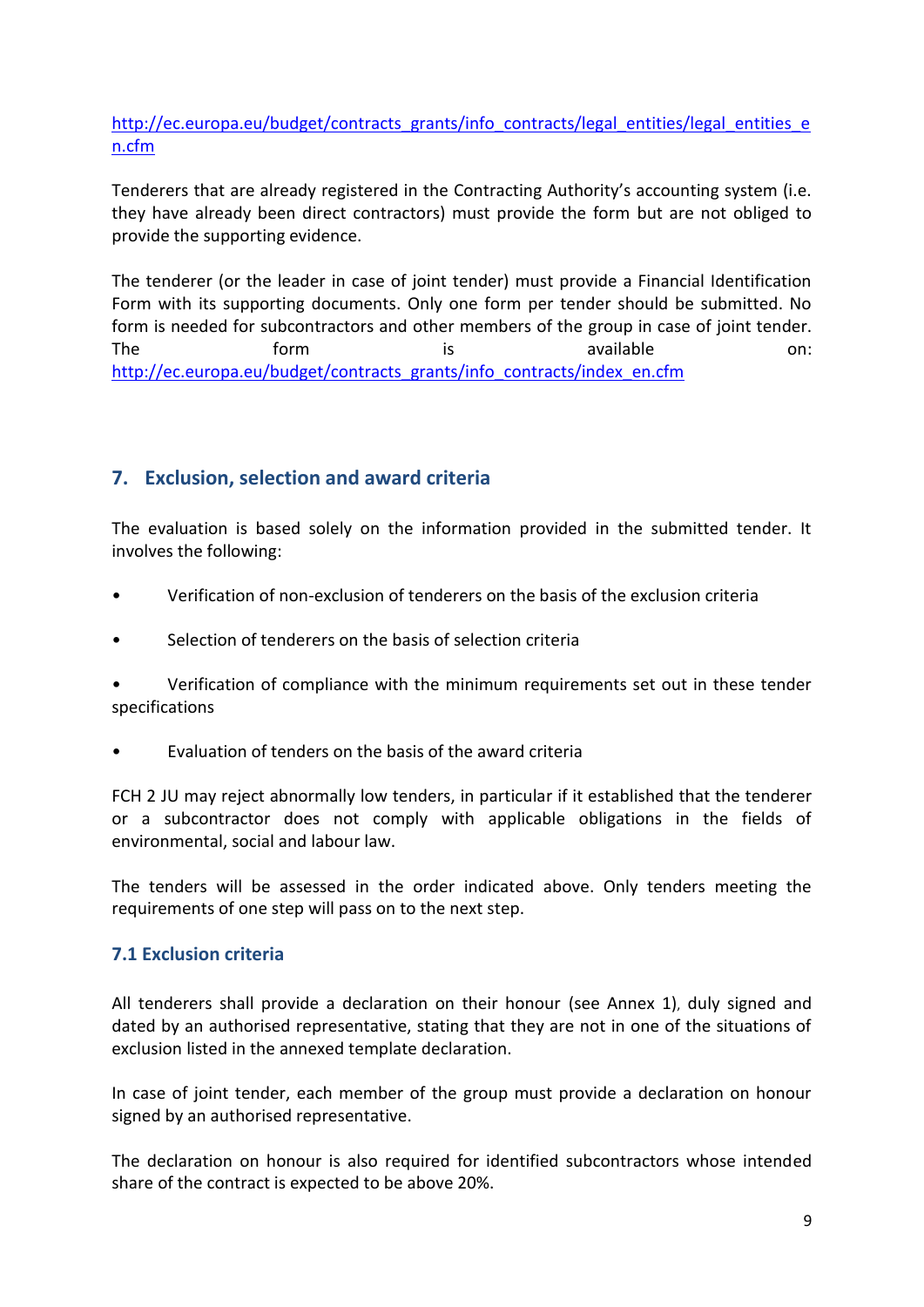FCH 2 JU reserves the right to verify whether the successful tenderer is in one of the situations of exclusion by requiring the supporting documents listed in the declaration of honour.

The obligation to submit supporting evidence does not apply to international organisations.

A tenderer (or a member of the group in case of joint tender, or a subcontractor) is not required to submit the documentary evidence if it has been submitted for another procurement procedure and provided the documents were issued not more than one year before the date of their request by the contracting authority and are still valid at that date. In such cases, the tenderer must declare on its honour that the documentary evidence has already been provided in a previous procurement procedure, indicate the reference of the procedure and confirm that there has been no change in its situation.

A tenderer (or a member of the group in case of joint tender, or a subcontractor) is not required to submit a specific document if the contracting authority can access the document in question on a national database free of charge.

#### <span id="page-9-0"></span>**7.2 Selection criteria**

Tenderers must prove their legal, regulatory, economic, financial, technical and professional capacity to carry out the work subject to this procurement procedure.

The tenderer may rely on the capacities of other entities, regardless of the legal nature of the links which it has with them. It must in that case prove to the Contracting Authority that it will have at its disposal the resources necessary for performance of the contract, for example by producing an undertaking on the part of those entities to place those resources at its disposal.

The tender must include the proportion of the contract that the tenderer intends to subcontract.

#### **7.2.1 Declaration and evidence**

<span id="page-9-1"></span>The tenderers (and each member of the group in case of joint tender) and subcontractors whose capacity is necessary to fulfil the selection criteria must provide the declaration on honour (see Annex 1), signed and dated by an authorised representative, stating that they fulfil the selection criteria applicable to them individually. For the criteria applicable to the tenderer as a whole the tenderer (sole tenderer or leader in case of joint tender) must provide the declaration on honour stating that the tenderer, including all members of the group in case of joint tender and including subcontractors if applicable, fulfils the selection criteria for which a consolidated assessment will be carried out.

This declaration is part of the declaration used for exclusion criteria (see section 7.1) so only one declaration covering both aspects should be provided by each concerned entity.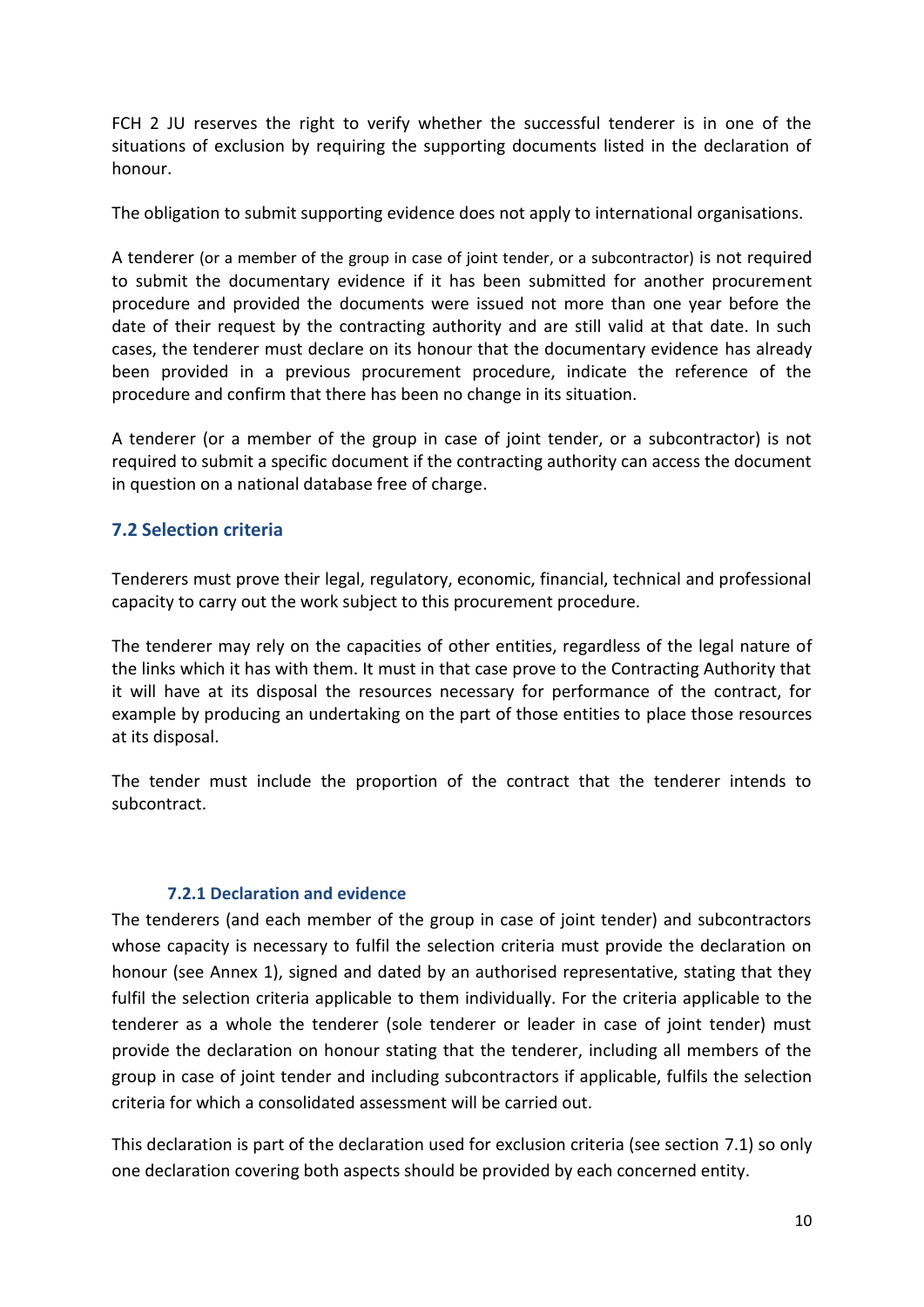FCH 2 JU will evaluate selection criteria on the basis of the declarations on honour. Nevertheless, it reserves the right to require evidence of the legal and regulatory, financial and economic and technical and professional capacity of the tenderers at any time during the procurement procedure and contract performance. In such case the tenderer must provide the requested evidence without delay. FCH 2 JU may reject the tender if the requested evidence is not provided in due time.

A tenderer (or a member of the group in case of joint tender, or a subcontractor) is not required to submit the documentary evidence if it has already been submitted for another procurement procedure and provided the documents were issued not more than one year before the date of their request by the contracting authority and are still valid at that date. In such cases, the tenderer must declare on its honour that the documentary evidence has already been provided in a previous procurement procedure, indicate the reference of the procedure and confirm that that there has been no change in its situation.

A tenderer (or a member of the group in case of joint tender, or a subcontractor) is not required to submit a specific document if the contracting authority can access the document in question on a national database free of charge.

#### **7.2.2 Legal and regulatory capacity**

<span id="page-10-0"></span>Tenderers must have the capacity to pursue the professional activity necessary to carry out the work subject to this call for tenders.

#### *Evidence required:*

All tenderers shall provide a declaration on their honour (see Annex 1), duly signed and dated by an authorised representative, as part of their tender response, stating that they have the legal and regulatory capacity to pursue the professional activity needed for performing the contract to meet the requirement as stated above.

The tenderer shall provide the following evidence listed below upon request by the FCH 2 JU at any time during the procurement procedure:

 Authorisation to perform the contract under national law, as evidenced by inclusion in a relevant professional or trade register (except for international organisations), membership of a specific professional organisation, express authorisation of entry in the VAT register.

#### **7.2.3 Economic and financial capacity criteria**

<span id="page-10-1"></span>The tenderer must have the necessary economic and financial capacity to perform this contract until its end. In order to prove their capacity, the tenderer must comply with the following selection criteria: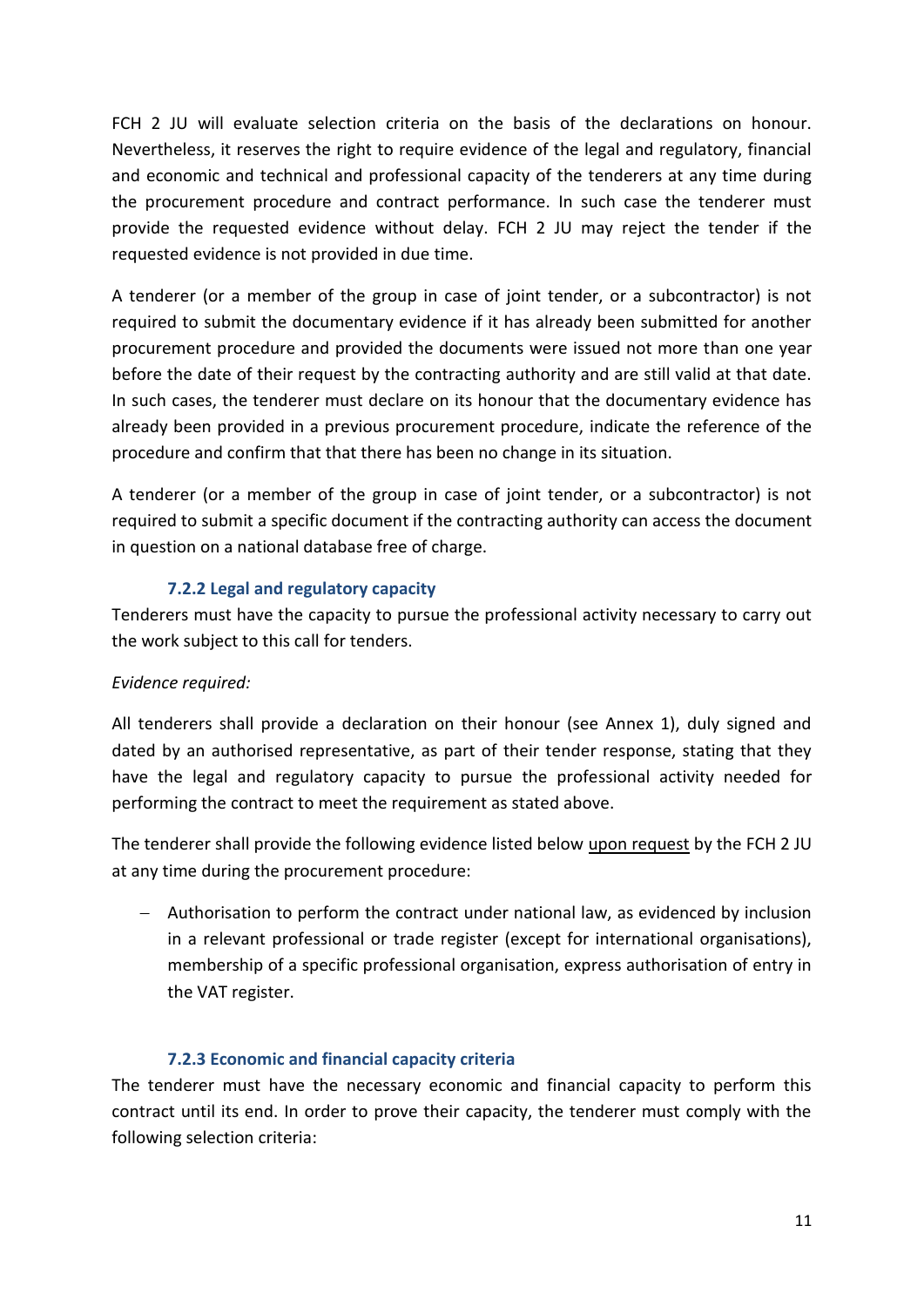Turnover of the last two financial years above EUR 160,000; this criterion applies to the tenderer as a whole, i.e. the combined capacity of all members of a group in case of a joint tender.

#### *Evidence (to be provided on request):*

- $-$  Copy of the profit & loss account and balance sheet for the last two years for which accounts have been closed,
- $-$  Failing that, appropriate statements from banks,
- $-I$  If applicable, evidence of professional risk indemnity insurance;

If, for some exceptional reason which the Contracting Authority considers justified, a tenderer is unable to provide one or other of the above documents, it may prove its economic and financial capacity by any other document which the Contracting Authority considers appropriate. In any case, the Contracting Authority must at least be notified of the exceptional reason and its justification. The Commission reserves the right to request any other document enabling it to verify the tenderer's economic and financial capacity.

## **7.2.4 Technical and professional capacity criteria and evidence**

<span id="page-11-0"></span>Tenderers (in case of a joint tender the combined capacity of all members of the group and identified subcontractors) must comply with the criteria listed below. The evidence must be provided only on request.

 The team delivering the services must prove experience in the field of (1) fuel cells and hydrogen sector as well as in (2) survey techniques, (3) data collection and statistical analysis and (4) working and drafting reports in English with at least 1 project delivered in the last three years showing the necessary language coverage.

#### *The following evidence should be provided to fulfil the above criteria:*

- List of relevant services provided in the past three years, with sums, dates and recipients, public or private;

- The educational and professional qualifications of the persons who will provide the service for this tender (CVs) including the management staff. Each CV provided should indicate the intended function in the delivery of the service.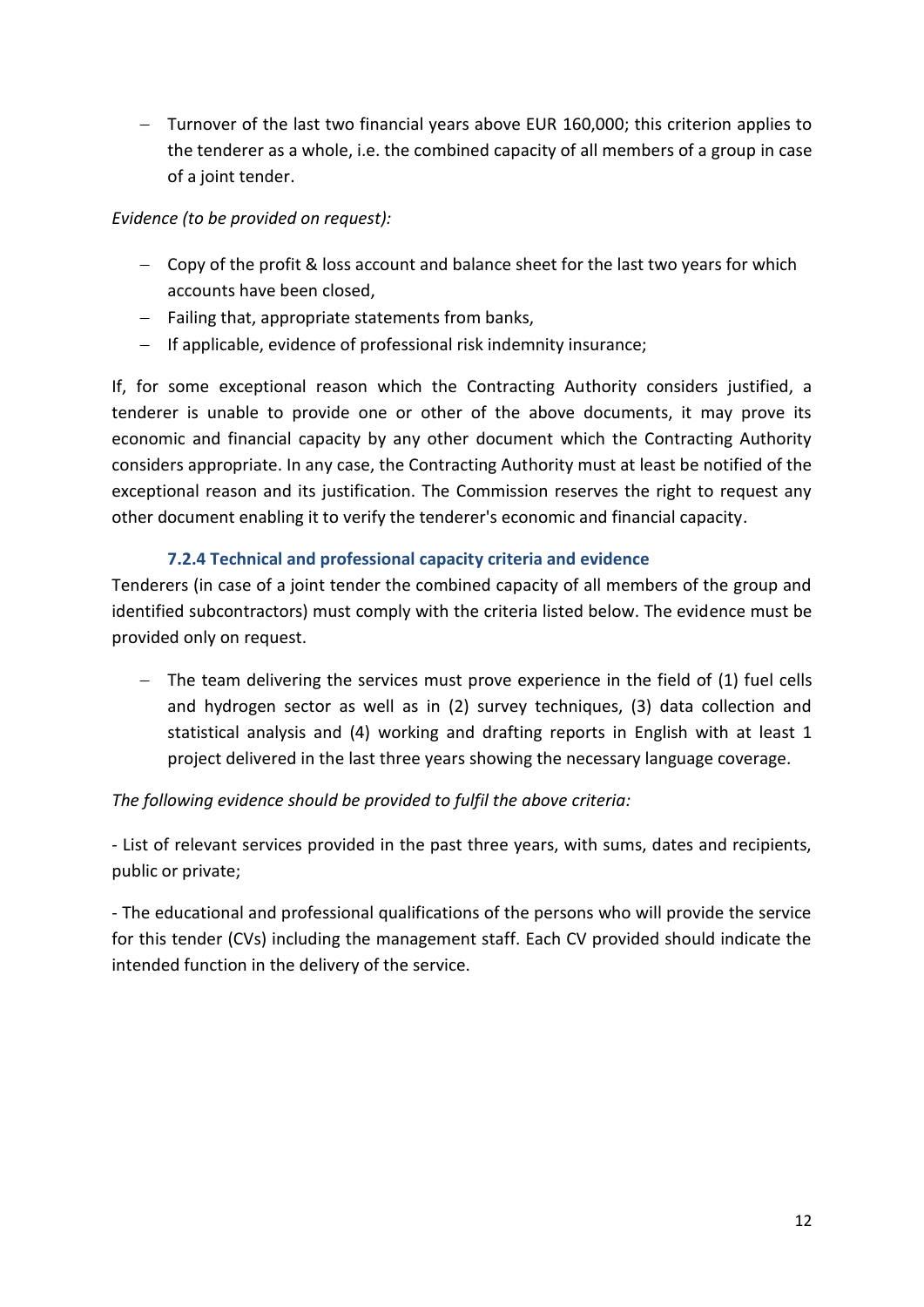#### <span id="page-12-0"></span>**7.3 Award criteria**

The contract will be awarded based on the most economically advantageous tender, according to the 'best price-quality ratio' award method. The quality of the tender will be evaluated based on the following criteria. The maximum total quality score is 100 points.

|                     | <b>Criteria</b>                                                                                                                                                                                                                                                                                                                                                                                                                                                                                                                                                                                                                                                                                                                                                                                                                                                                                                                                                                                                                 | <b>Points</b> |
|---------------------|---------------------------------------------------------------------------------------------------------------------------------------------------------------------------------------------------------------------------------------------------------------------------------------------------------------------------------------------------------------------------------------------------------------------------------------------------------------------------------------------------------------------------------------------------------------------------------------------------------------------------------------------------------------------------------------------------------------------------------------------------------------------------------------------------------------------------------------------------------------------------------------------------------------------------------------------------------------------------------------------------------------------------------|---------------|
| 1<br>$\overline{2}$ | General understanding of the global project<br>Shows an understanding of the general objective of the<br>$\bullet$<br>contract and of the working practices with the FCH 2 JU and<br>the industrial coalitions.<br>Shows an understanding of the issues and already defines<br>$\bullet$<br>what success means<br>Already shows analysis and provides first insights that are<br>$\bullet$<br>used in the approach<br>Adds own aspects/views - has added unexpected elements<br>$\bullet$<br>that are meaningful to achieve success<br><b>Quality of the proposal</b><br>Provides a detailed description of project organisation and<br>$\bullet$<br>management (including the collection and treatment of data)<br>Clearly defines scope, milestones and deliverables of work<br>٠<br>done<br>Clearly articulates approach/methodology to achieve<br>$\bullet$<br>objectives<br>Provides communication and stakeholders' engagement<br>$\bullet$<br>strategy<br>Timeline and resource allocation is realistic and at the right | 30<br>40      |
| 3                   | level of detail                                                                                                                                                                                                                                                                                                                                                                                                                                                                                                                                                                                                                                                                                                                                                                                                                                                                                                                                                                                                                 | 30            |
|                     | <b>Expertise of the team</b><br>Involvement of one or more of the most senior level staff in<br>$\bullet$<br>the consultancy<br>Involvement of specialists in key areas of fuel cells and<br>$\bullet$<br>hydrogen technologies<br>Experience with respect to field of study and reputation<br>$\bullet$<br>within industry                                                                                                                                                                                                                                                                                                                                                                                                                                                                                                                                                                                                                                                                                                     |               |
|                     | <b>Total</b>                                                                                                                                                                                                                                                                                                                                                                                                                                                                                                                                                                                                                                                                                                                                                                                                                                                                                                                                                                                                                    | $Max = 100$   |

**Only tenders achieving a maximum of 70% of the overall score will be further evaluated in relation to price.**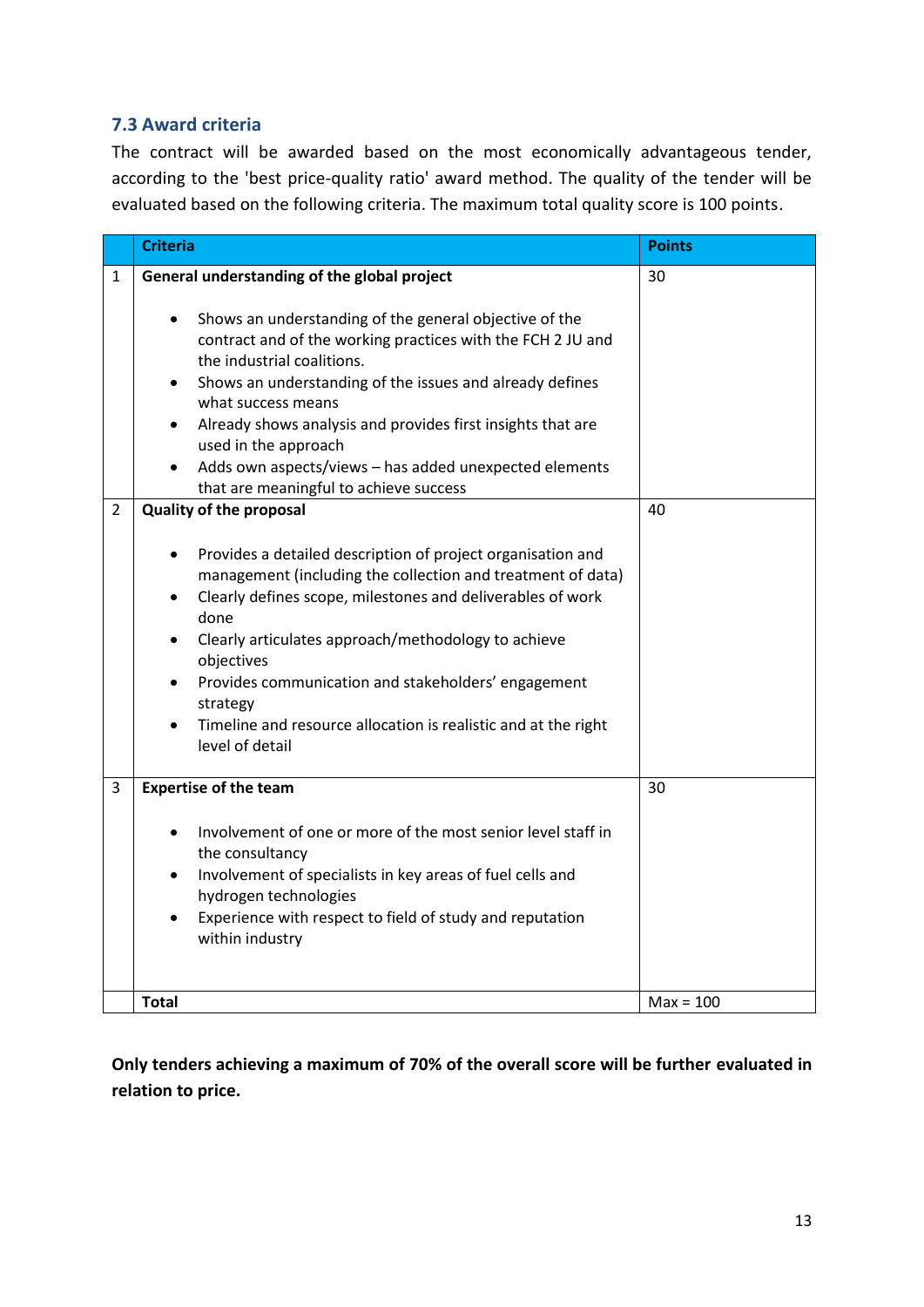#### <span id="page-13-0"></span>**7.4 Ranking of tenders**

The best value-for-money offer is determined by weighting the technical proposal 60% and the financial proposal 40% using the following method:

Tenderers will be ranked based on the total value of points allocated to each of them, according to the following formula:



## <span id="page-13-1"></span>**8. ANNEX: Draft questions for the survey**

It is assumed that the survey would be carried out in the form of one or more questionnaires, adapted to the audience(s) being surveyed, followed up with selective direct-contact interviews to receive more inputs. **The following outline is a suggested reference, for the purposes of submitting for the tender, and is therefore a guide only.**  Tenderers should identify in general terms the questionnaire and methodology they propose to use when executing the tasks.

#### *Questionnaire outline:*

- 1) Participant identification
	- a) Permission to call for short interview? (yes/no)
- 2) Participation in which projects?

#### **A. Past and present (Period 2008-2016)**

- 1. Turnover and investment
	- i. How much money your organisation has spent in fuel cells and/or hydrogen sector between 2008 and 2016 (include R&D projects and deployment/production)?
	- ii. Distinguish investment and expenditure by application (in figures or estimated percentage):
		- a. *Transport:* all transport means (cars, buses, etc.) including material handling vehicles and refuelling infrastructure
		- b. *Energy:* Hydrogen production and distribution, stationary power generation, energy storage, Combined Heat and Power (CHP), portable (battery recharging, for emergency and remote power, for recreational, educational and personal portable power applications)
		- c. *Cross-cutting,* pre-normative and others.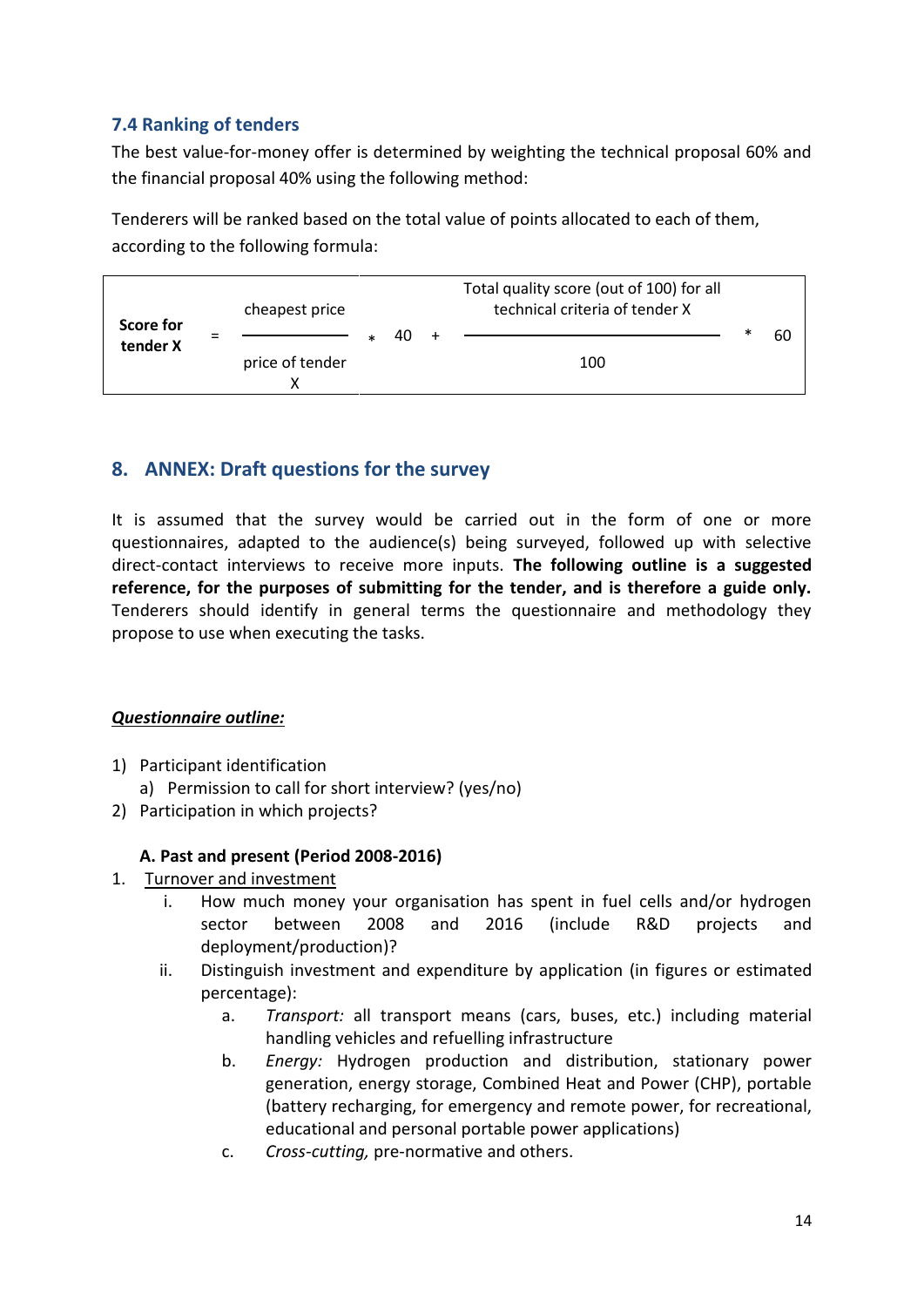- iii. If possible distinguish investment and expenditure by geographical area (in figures or estimated percentage):
	- a. EU
	- b. US
	- c. Japan
	- d. Korea
	- e. China
	- f. Other
- 2. Public support
	- i. How much of your investments and expenditure was financed by FCH programme?
	- ii. How much of your investments and expenditure was financed by other EU programmes/national/regional subsidies?
	- iii. How much of your investments and expenditure was financed by national subsidies/private investment?
	- iv. How much less, in your opinion, your organisation would have spent in the sector in case FCH 2 JU would not have been there (in figures or estimated percentage)?
- 3. Human resources
	- i. How many people did your organisation employ in 2008 in the fuel cells and/or hydrogen sector compared to today (in figures or estimated percentage)?
	- ii. *For participants coming from the academic sector*: How many FC&H related curricula did you have in 2008 compared to today (in figures or estimated percentage)?
- 4. Environmental impact
	- i. Impact of FCH projects in terms of reduction of emissions (CO2, NOx), reduction in use of critical materials, reduction in noise in the period 2008/2016.
- 5. Patenting activity
	- i. Patenting evolution 2008/2016

#### **B. Future (Period 2016-2020/2024/2030)**

In order to measure the FCH 2 JU additionality (impact and importance of support provided by the FCH 2 JU), we would like you to answer with the assumption that the FCH 2 JU will be continued. Second, we ask you to estimate what would be the impact of a non-continuation of the FCH 2 JU after 2024.

- 1. Turnover and investment
	- i. What are your forecasts in terms of FCH market development (sector turnover, market growth, etc.)?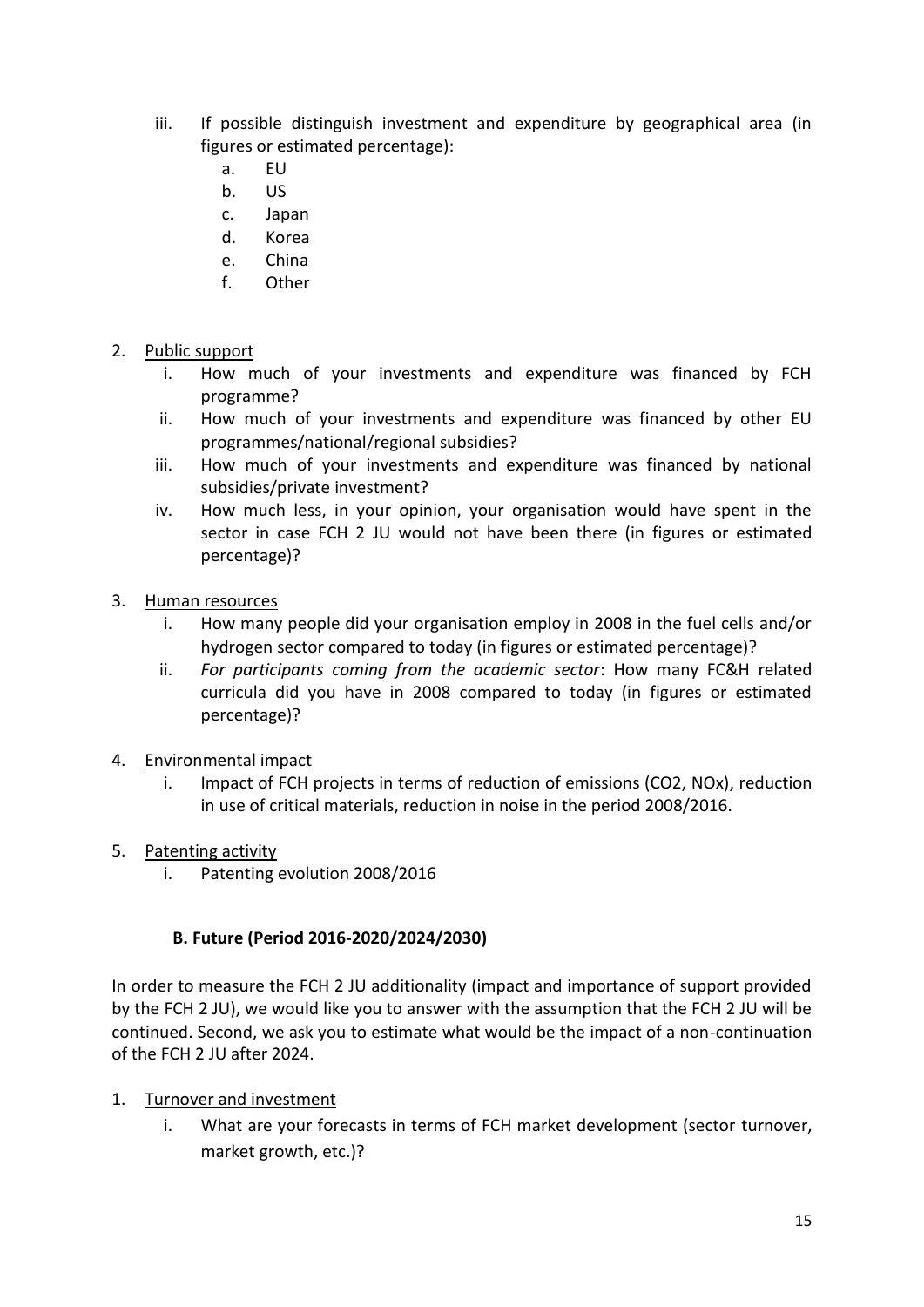- ii. How much money your organisation will spend in fuel cells and/or hydrogen sector (include R&D projects and deployment/production) in 2020, 2024 and 2030?
- iii. In case FCH 2 JU programme would not be prolonged, how much less you would spend in FCH sector in 2020, 2024 and 2030 (in estimated percentage)?
- iv. Distinguish investment and expenditure by application (in figures or estimated percentage):

|                      | <b>Assuming FCH2 JU</b><br>continuation | Impact on the<br>distribution of<br>investment between<br>applications if the FCH 2<br>JU were not continued* |
|----------------------|-----------------------------------------|---------------------------------------------------------------------------------------------------------------|
| Transport            |                                         |                                                                                                               |
| Energy               |                                         |                                                                                                               |
| <b>Cross-cutting</b> |                                         |                                                                                                               |

\*No impact, bigger share for the specific application or lower share for the specific application

v. If possible distinguish investment and expenditure by geographical area (in figures or estimated percentage):

|                      | <b>Assuming FCH2 JU</b><br>continuation | Impact on the<br>distribution of<br>investment between<br>geographical areas if the<br>FCH 2 JU were not<br>continued* |
|----------------------|-----------------------------------------|------------------------------------------------------------------------------------------------------------------------|
| Transport            |                                         |                                                                                                                        |
| <b>Energy</b>        |                                         |                                                                                                                        |
| <b>Cross-cutting</b> |                                         |                                                                                                                        |

\*No impact, bigger share for the specific application or lower share for the specific geographical area

#### 2. Public support

- i. How much of your investments and expenditure do you expect to be financed by FCH programme?
- ii. How much of your investments and expenditure do you expect to be financed by other EU programmes/national/regional subsidies?
- iii. How much of your investments and expenditure do you expect to be financed by national subsidies/private investment?